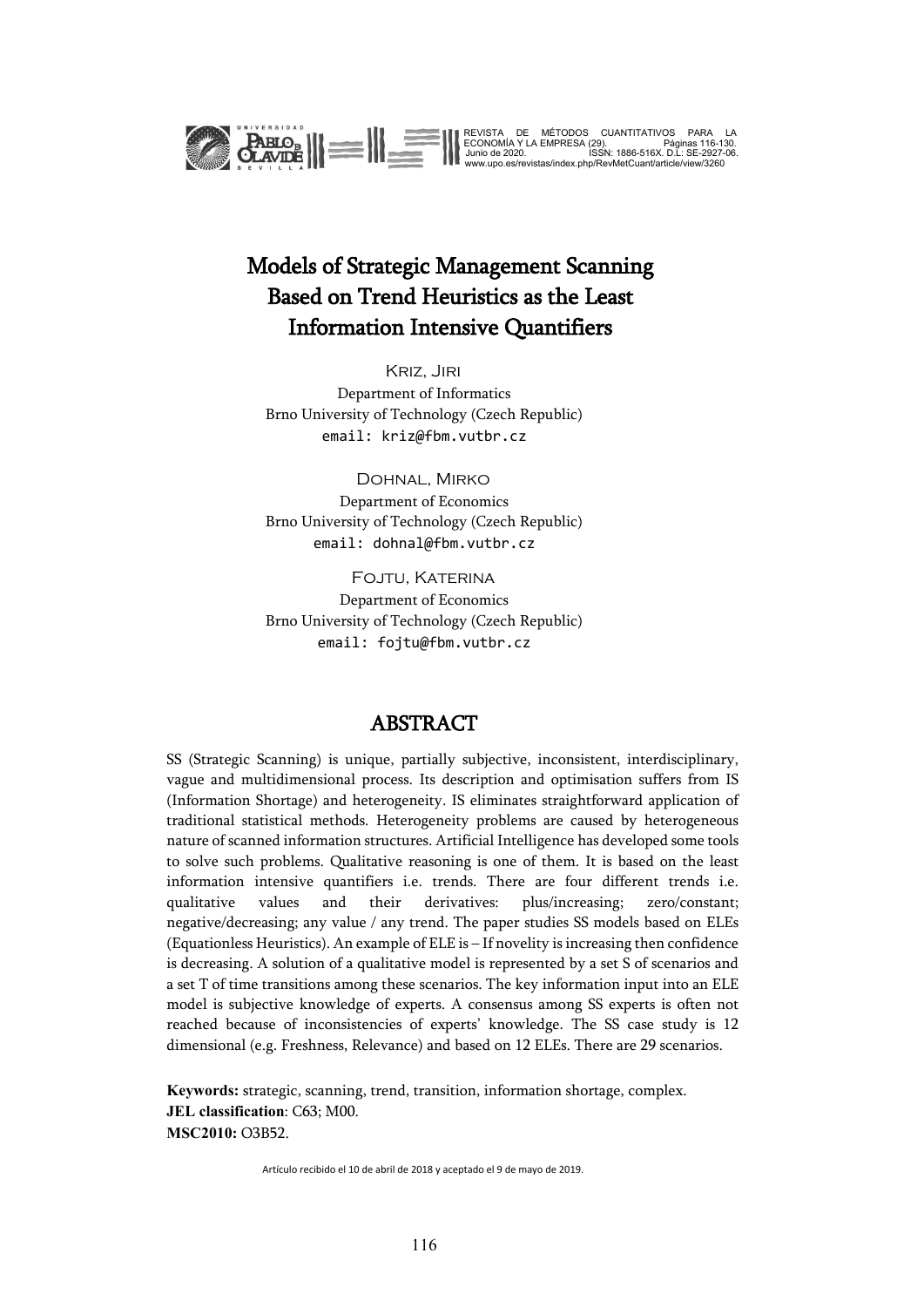# Modelos de escaneo de gestión estratégica basados en tendencias heurísticas como cuantificadores intensivos de menor información

## RESUMEN

SS (Strategic Scanning) es un proceso único, parcialmente subjetivo, inconsistente, interdisciplinario, vago y multidimensional. Su descripción y optimización adolece de IS (escasez de información) y heterogeneidad. IS elimina la aplicación directa de los métodos estadísticos tradicionales. Los problemas de heterogeneidad son causados por la naturaleza heterogénea de las estructuras de información escaneadas. La Inteligencia Artificial ha desarrollado algunas herramientas para resolver tales problemas. El razonamiento cualitativo es uno de ellos. Se basa en los cuantificadores que requieren menos información, es decir, las tendencias. Hay cuatro tendencias diferentes, es decir, valores cualitativos y sus derivados: más / creciente; cero / constante; negativo / decreciente; cualquier valor / cualquier tendencia. El artículo estudia los modelos SS basados en ELE (heurística sin ecuaciones). Un ejemplo de ELE es: si la novedad aumenta, la confianza disminuye. La solución de un modelo cualitativo está representada por un conjunto S de escenarios y un conjunto T de transiciones de tiempo entre estos escenarios. La entrada de información clave en un modelo ELE es el conocimiento subjetivo de los expertos. A menudo no se llega a un consenso entre los expertos en SS debido a inconsistencias en el conocimiento de los expertos. El estudio de caso de SS es de 12 dimensiones (por ejemplo, Frescura, Relevancia) y se basa en 12 ELE. Hay 29 escenarios.

Palabras clave: estratégico, escaneo, tendencia, transición, escasez de información, complejo. Clasificación JEL: C63; M00. MSC2010: O3B52.

# $||\equiv|||$   $||\equiv||\equiv||\equiv||\equiv||\equiv||\equiv||$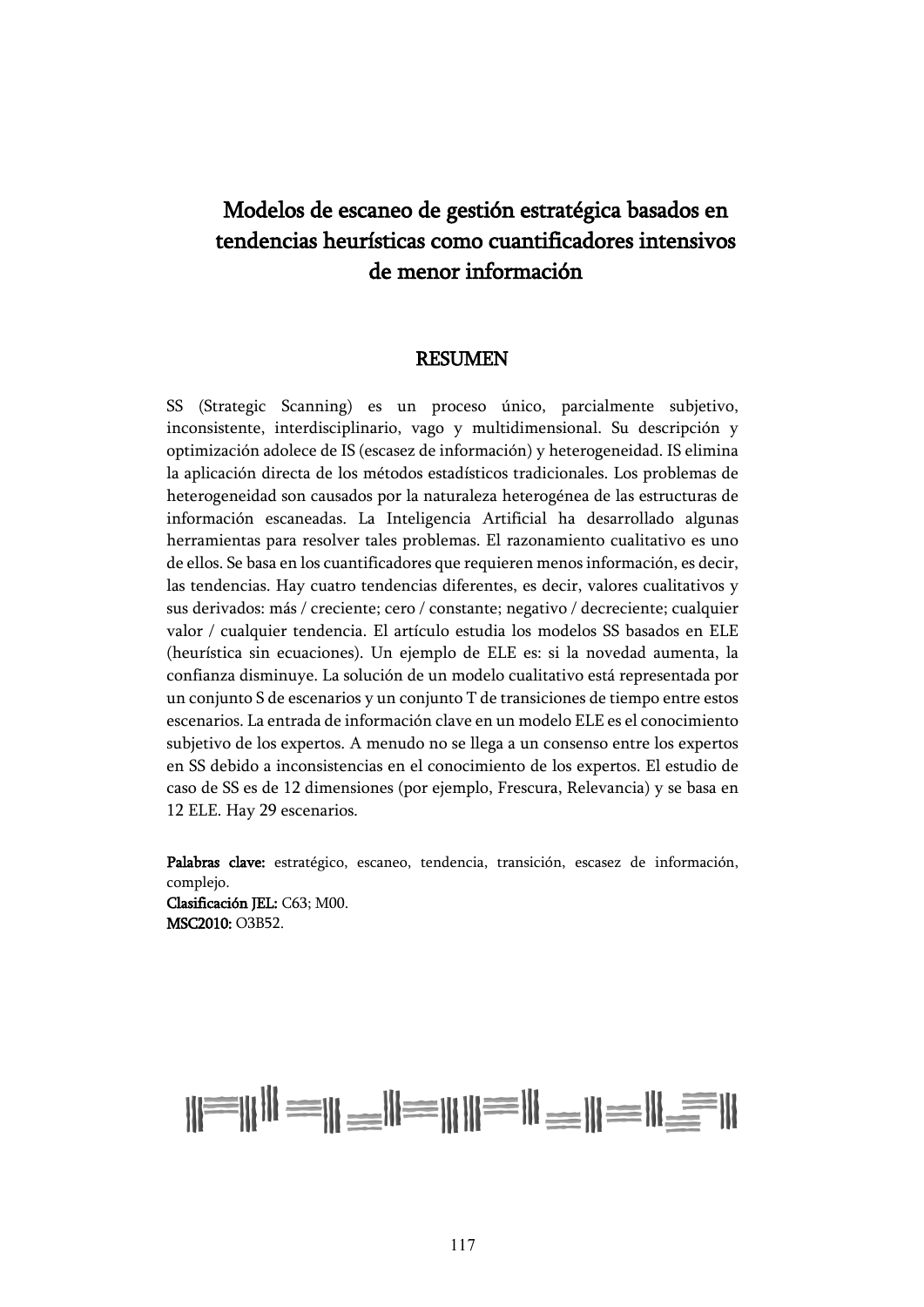### **1. Introduction.**

Important tasks of any strategic management are abilities of managers to anticipate opportunities and threats (Seidl & Werle, 2017). An important tool is a strategic scanning (SS). The SS involves watching important events and trends in the environment. Many studies have discussed the methods that managers use to scan (Lesca, Caron-Fasan & Falcy, 2012).

Any efficient scanning method must reflex the very nature of the scanned networks of different information items that are related to strategic management. These networks are based on extremely heterogeneous items usually a mixture of deep and shallow knowledge items.

Deep knowledge items are such laws, which reflect undisputed elements of the corresponding theory (Russel, 1948). The Newton laws are examples of deep knowledge items. A deep knowledge item is available in a form of a set of equations A shallow knowledge item is a heuristic or a result of a statistical analysis of observations and has (many) exceptions (Michalewicz & Fogel, 2004). There are very few SS deep knowledge items.

Numbers are precise. SS based exclusively on numbers is often prohibitively information intensive. Therefore, less information intensive quantifiers (fuzzy, rough, semi qualitative, verbal) are used (Dohnal, Kocmanová & Rášková, 2008; Parsons, Kubat & Dohnal, 1995; Zhang et al., 2015; Singh & Dey, 2005).

The law of large numbers specify the conditions under which probabilities can be safely evaluated (Loève, 1977; Sen & Singer, 1993). High numbers of available observations is atypical for SS. Information intensity of traditional statistical analysis generates pressure on artificial intelligence community to develop new formal tools or newly upgrade older tools, which are not as objective as statistics but can take into consideration such information items as ELEs. An example of ELE is:

#### *If a novelty of an information items is increasing then its confidentiality is decreasing.*

SS experts do not use mathematical models as the basic framework for their reasoning (Walters, Jiang & Klein, 2003; Lesca et al., 2012; Hendry, 1995; Hayes, 1985a, 1985b). Experts draw heavily on common-sense (Mueller, 2014; Dohnal, 1988).

The correct / not bad choice of the formal SS tool depends on the structure and types of available knowledge item networks. These networks incorporate ad hoc mixtures of the following information items:

- dominantly subjective information usually formalised by verbal descriptions oexperience oanalogy ofeelings
- mathematical models deep knowledge items based on generally accepted laws, e.g. sets of differential equations (1)

ounknown numerical values of parameters

oknown values of constants and parameters

- statistical models shallow knowledge items, e.g. a polynomial function based on the least squares algorithm
	- ooriginal data sets are available
	- ono original data sets are available
	- o with partial data set availability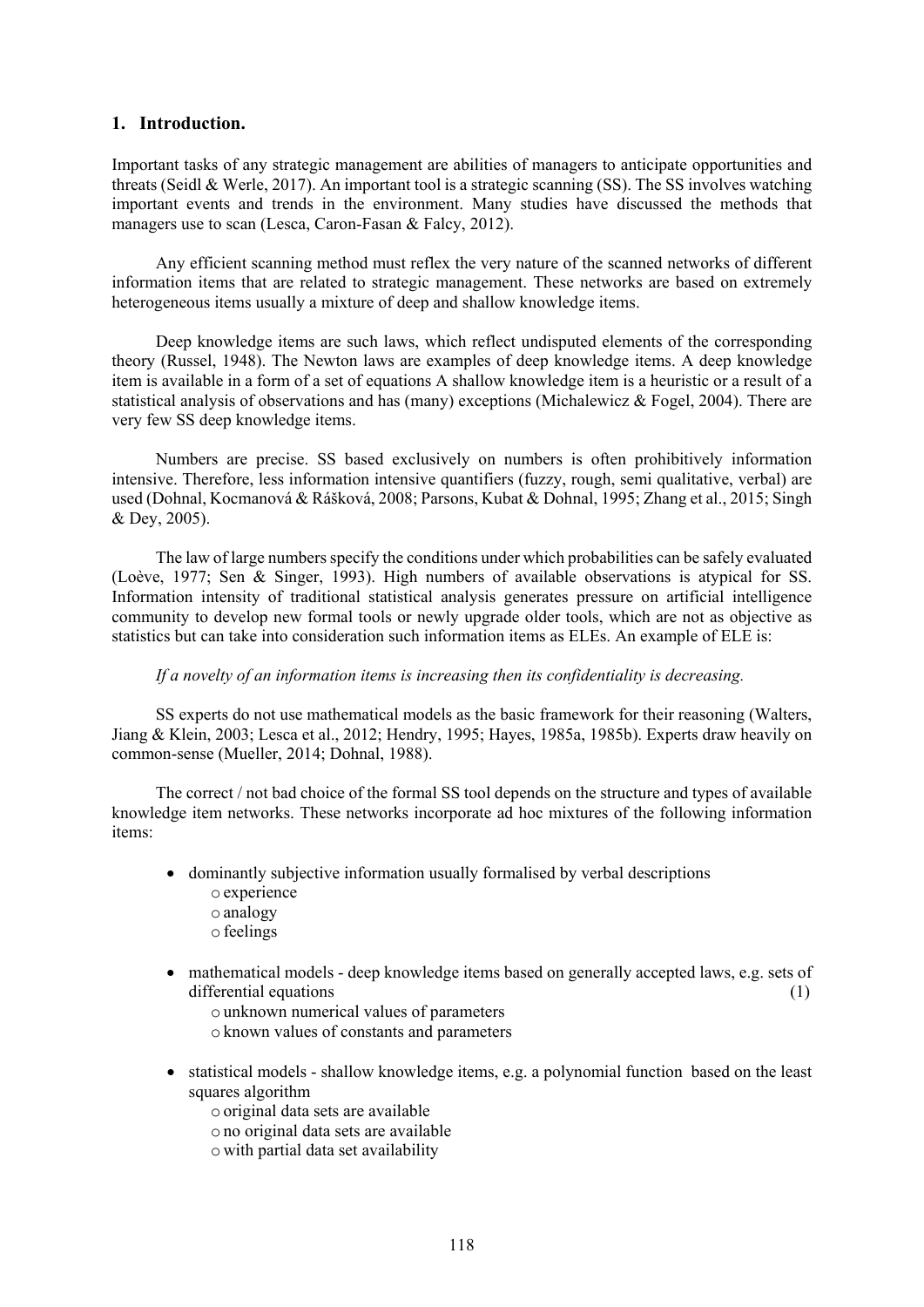There are two key scanning problems: *Information shortages* and *knowledge heterogeneity*. They are closely interconnected. The heterogeneity can be easily eliminated by ignoring such segments of available information items, which cannot be treated by chosen formal SS tools. For example, verbal quantifications cannot be used for conventional statistical analysis. A relatively specific problem of IPO (Initial public offering) is an example of complex integration of Information shortages and knowledge heterogeneity (Meluzin & Zinecker, 2014).

If some information segments are ignored then the information shortages are increased. Therefore, an ad hoc optimal *Information shortage* / *Heterogeneity* trade-off must be chosen, for example:

*Minimal Information shortage and Maximal Heterogeneity*

#### *Maximal Information shortage and Minimal Heterogeneity*

A trend - *increasing, decreasing, constant* - is the least information intensive quantifier. If trend cannot be quantified then nothing can be measured / observed. Models based on trends are usually used to formalize dominantly subjective information (1).

Strategic decision-making necessitates systematic use of the best possible emerging information on potential opportunities, obstacles and change (Garnett et al*.*, 2016). There are different interpretations of SS (Van Wyk, 1997). However, the goal of SS studied in this paper is a trend identification and use of networks of different knowledge and/or information items (Myers & Newman, 2007; Ramakrishnan, Jones & Sidorova, 2012). These trends are used to eliminate bad decisions based on vaguely known / partially expected threats (Walters et al., 2003; Lesca et al., 2012).

#### **2. Trend Knowledge and Trend Models.**

The idea of trends is indirectly used to formalize different types of supports and / or reductions, for example mutual supports and reductions among such vague variables as e.g. Mindfulness, Assimilation, IT Turbulence, etc. (see Fig. 1 in Mu, Kirsch & Butler, 2015).

The following pairwise direct and indirect proportionalities / relations between two variables *X* and *Y* are studied in this paper:

An increase in (*X*) has a supporting effect on (*Y*) and vice versa. (2) An increase in (*X*) has a reducing effect on (*Y*) and vice versa.

The following relations will be used to develop trend models based exclusively on trend proportionalities (2):

| SUPPORTING   | X       |   | (3) |
|--------------|---------|---|-----|
| REDUCING     | $X_{-}$ | Y |     |
| For example: |         |   |     |

*If OC (Oil Cost) is increasing then the OD (Oil Demand) is decreasing.* (4)

The knowledge item (4) is transformed into, see (3):

REDUCING *OC OD* (5)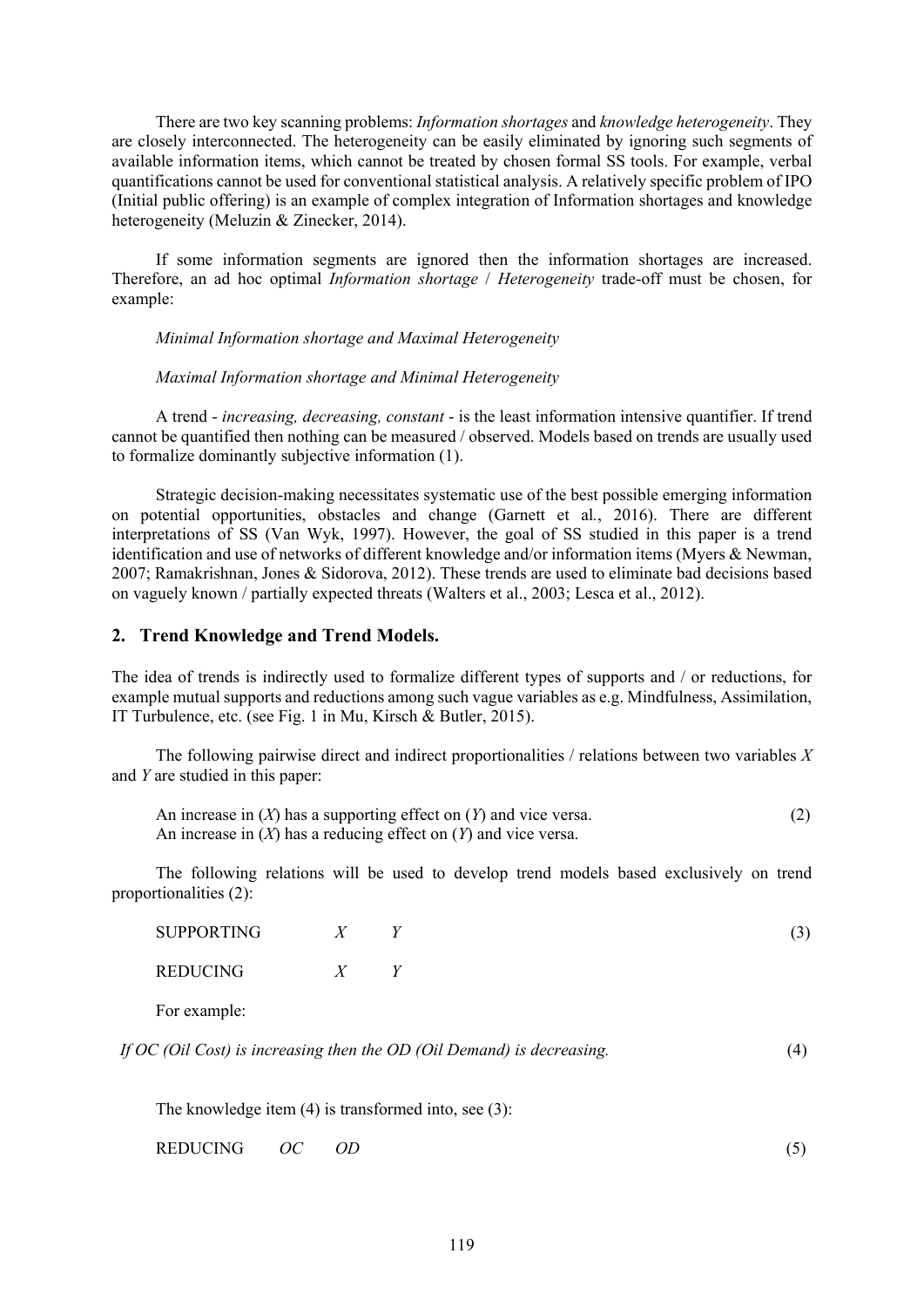The relation (4) is based just on the first derivative:

 $d(OD) / dOC$  = negative (6)

The SS models presented in this paper are based on pair wise trend relations. Examples of equationless pair wise trend / qualitative relations are given in Figure 1.



#### **Figure 1. Examples of qualitative pair wise relations.**

Source: Own elaboration.

All pair wise relations in Figure 1 are trend relations, i.e. the only quantifiers are: *increasing, constant, decreasing* (Dohnal, 1991). For example, the relation No. 24 indicates that the relation *Y* = *f*(*X*):

• is decreasing, the first derivative  $dY/dX$  is negative (7)

• the decrease is slowing down, i.e. the second derivative  $d^2Y/dX^2$  is positive, there is obviously an quantitatively unknown lower limit  $Y_{lower}$ 

• if  $X = 0$  then  $Y > 0$ .

For example, the following ELE:

*If a Novelty X of an information items is increasing then its Confidentiality/Reliability Y* (8) *is decreasing more and more rapidly*.

is represented by the shape No. 26 (Figure 1). Trend hypothesis are frequently available in literature, see e.g. (Cai et al., 2016; Young, 1987).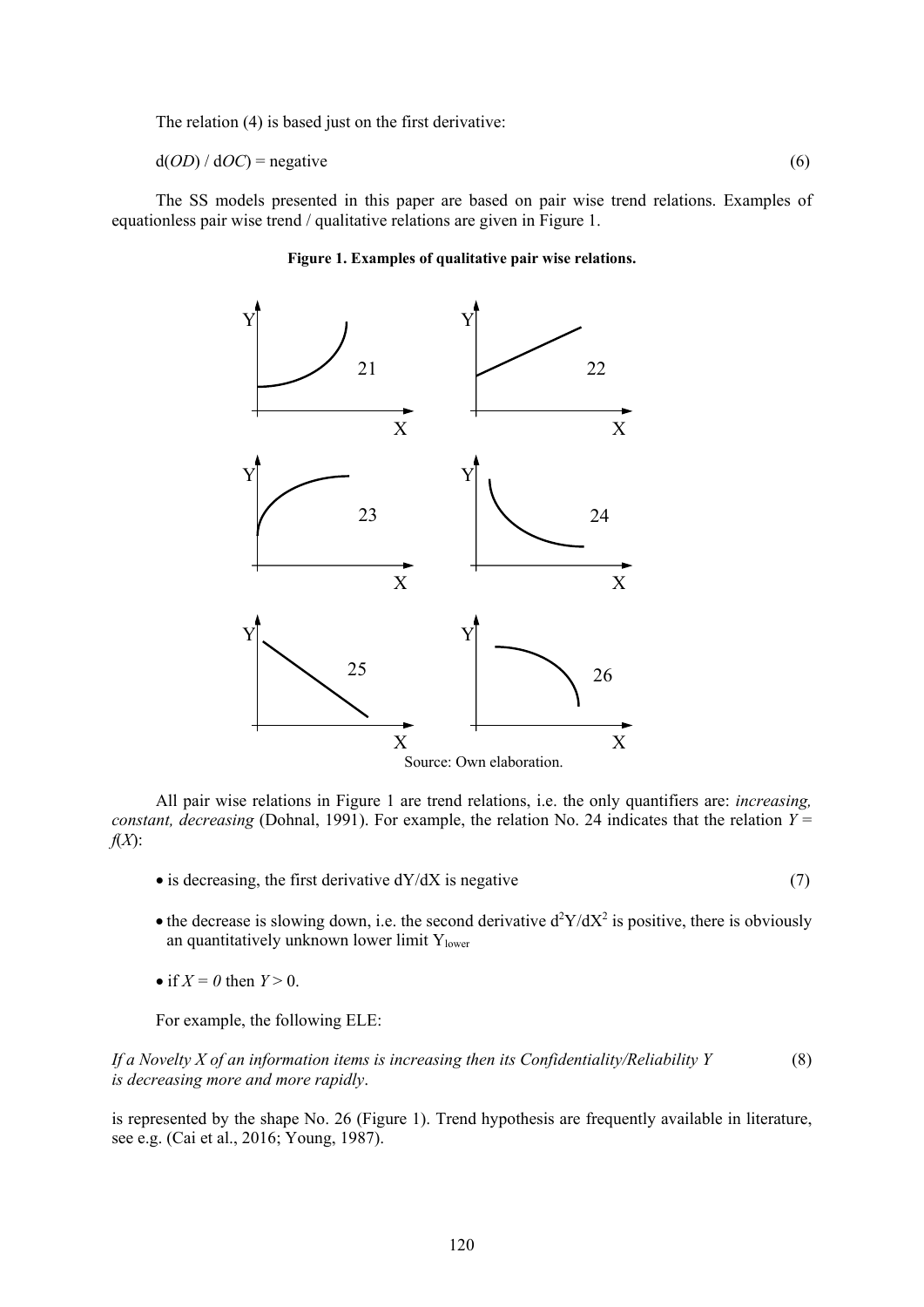#### **3. Equationless SS Models.**

Human brains can solve SS tasks which are out of reach of computer based algorithms. Human-like common sense theories have attracted extensive attention long time ago (Lipmann & Bogen, 1923; Kuipers, 1994). Qualitative reasoning is a part of it (de Kleer & Brown, 1984).

There are only four qualitative values:

Positive Zero Negative Any Value (9)  $+\qquad\qquad\qquad0\qquad\qquad\qquad\qquad\qquad\qquad\qquad\qquad\qquad\ast$ 

A simple transfer of numerical derivative time  $dx/dt$  to the qualitative derivatives DX is:

if  $dx_i/dt > 0$  then  $DX_i = +$ if  $dx_i/dt = 0$  then  $DX_i = 0$  (10) if  $dx_i/dt < 0$  then  $DX_i = -$ 

A qualitative model  $M(X)$  is based on n-dimensional vector X of qualitative variables (Lorenz, 1989; Ljung, 1999):

$$
M(X_1, X_2, \ldots, X_n) = 0 \tag{11}
$$

A set S of qualitative scenarios is a solution of a model M (11). A qualitative n-dimensional scenario is described by a set of qualitative triplets (X, DX, DDX):

$$
S = [(X_1, DX_1, DDX_1), (X_2, DX_2, DDX_2), \dots (X_n, DX_n, DDX_n)]_i ; j = 1, 2, ..., m
$$
 (12)

where*, DX* is the first and *DDX* is the second time qualitative derivatives.

SS related theory and available knowledge items usually do not allow quantification of the third and higher derivatives. This is the key reason why just the second derivatives are taken into account  $(12)$ .

An equationless SS qualitative model based on ELEs is a set of w pairwise relations (see Fig. 1):

$$
P_s(X_i, X_j); s = 1, 2, \dots, w \tag{13}
$$

The set of relations (13) can be solved to evaluate all such scenarios which satisfy the relevant model. For example, the following simple set of two relations is studied:

| Shape             |             | $X \tY$ , see Fig. 1 |      |
|-------------------|-------------|----------------------|------|
| 1 22 (see Fig. 1) |             | $X_1$ $X_2$          | (14) |
| 2 26 (see Fig. 1) | $X_3$ $X_2$ |                      |      |

An algorithm which can be used to solve the model (14) is based on pruning of a specially generated tree. It is not the goal of this paper to describe such algorithm as it is a purely combinatorial task, see e.g. (Vicha & Dohnal, 2008).

To simplify the problem, let us suppose that all three variables  $X_l$ ,  $X_2$  and  $X_3$  (14) are positive. For example,  $X_l$  is an investment and this is always positive. Therefore the following triple is used  $/+$ ,  $DX_1$ ,  $DDX_1$ ), where  $DX_1$  is the first and  $DDX_1$  is the second derivative of  $X_1$  (12).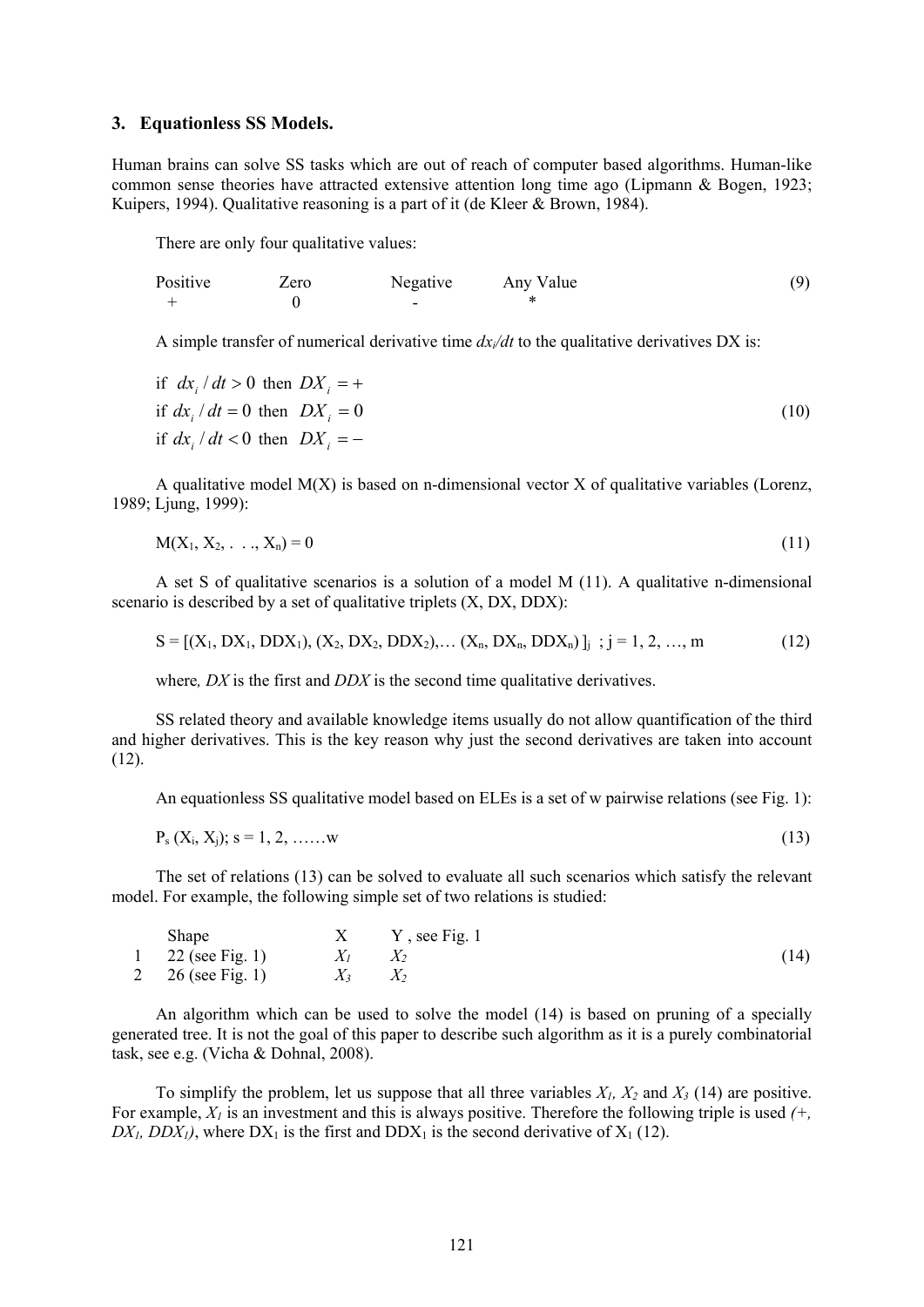Another simplification is that the second derivative is ignored if the studied SS information / knowledge items are so poor that the second derivatives cannot be evaluated. It means that just the following triplet is used:

$$
(+, DX1, Ignore) = (+, DX1, *), see (9)
$$
\n(15)

If the second derivatives are ignored or unknown then the model (14) cannot be described by the shapes given in Fig. 1. Qualitative proportionalities are therefore introduced \*3). DQP is the direct qualitative proportionality and IQP is the indirect qualitative proportionality:

| DOP        | If $X$ is increasing then Y is increasing<br>If X is decreasing then Y is decreasing $DX = DY$ | (16) |
|------------|------------------------------------------------------------------------------------------------|------|
| <b>IOP</b> | If $X$ is increasing then Y is decreasing<br>If X is decreasing then Y is increasing $DX = DY$ |      |

DQP represents the following three shapes, see Fig. 1: 21, 22, and 23. IQP represents 24, 25, and 26. If a SS information item is so vague that it is not possible distinguish the shapes 21, 22 and 23 then DQP  $(9)$  is used.

# **4. Transitional Graphs.**

The set of scenarios S (12) is not the only result of SS qualitative models. It is possible to evaluate transition among a set of scenarios S (12).

A complete set of all possible one-dimensional transitions is given in Table 1.

| Г               | From             |               | a       | $\mathbf b$ | $\mathbf c$ | d       | e      | $\mathbf f$ | g       |
|-----------------|------------------|---------------|---------|-------------|-------------|---------|--------|-------------|---------|
| $\overline{1}$  | $++ +$           | $\rightarrow$ | $++0$   |             |             |         |        |             |         |
| $\overline{2}$  | $+ + 0$          | $\rightarrow$ | $++ +$  | $++-$       |             |         |        |             |         |
| $\overline{3}$  | $++-$            | $\rightarrow$ | $+ + 0$ | $+0-$       | $+0.0$      |         |        |             |         |
| $\overline{4}$  | $+0+$            | $\rightarrow$ | $+++$   |             |             |         |        |             |         |
| $\overline{5}$  | $+00$            | $\rightarrow$ | $++++$  | $+ - -$     |             |         |        |             |         |
| $\overline{6}$  | $+0-$            | $\rightarrow$ | $+ - -$ |             |             |         |        |             |         |
| $\overline{7}$  | $+\,$ - $\,+\,$  | $\rightarrow$ | $+ - 0$ | $+0+$       | $+00$       | $0 - +$ | $00+$  | 000         | $0 - 0$ |
| $\overline{8}$  | $+ - 0$          | $\rightarrow$ | $+ - +$ | $+ - -$     | $0 - 0$     |         |        |             |         |
| $\overline{9}$  | $+$ - $\text{-}$ | $\rightarrow$ | $+ - 0$ | $0 - -$     | $0 - 0$     |         |        |             |         |
| 10              | $0 + +$          | $\rightarrow$ | $+ + 0$ | $++-$       | $+++$       |         |        |             |         |
| $\overline{11}$ | $0+0$            | $\rightarrow$ | $+ + 0$ | $++-$       | $++$        |         |        |             |         |
| 12              | $0 + -$          | $\rightarrow$ | $++-$   |             |             |         |        |             |         |
| 13              | $00+$            | $\rightarrow$ | $+++$   |             |             |         |        |             |         |
| 14              | 000              | $\rightarrow$ | $++ +$  |             |             |         |        |             |         |
| 15              | $00 -$           | $\rightarrow$ | $- - -$ |             |             |         |        |             |         |
| <sup>16</sup>   | $0 - +$          | $\rightarrow$ | $- - +$ |             |             |         |        |             |         |
| 17              | $0 - 0$          | $\rightarrow$ | $- - 0$ | $- - +$     | - - -       |         |        |             |         |
| 18              | $0 - -$          | $\rightarrow$ | $- - 0$ | $- - +$     | $- - -$     |         |        |             |         |
| $\sqrt{19}$     | $- + +$          | $\rightarrow$ | $-+0$   | $0 + +$     | $0 + 0$     |         |        |             |         |
| 20              | $-+0$            | $\rightarrow$ | $- + -$ | $- + +$     | $0 + 0$     |         |        |             |         |
| 21              | $- + -$          | $\rightarrow$ | $- + 0$ | $-0-$       | $-00$       | $0 + -$ | $00 -$ | 000         | $0 + 0$ |
| 22              | $-0+$            | $\rightarrow$ | $- + +$ |             |             |         |        |             |         |
| 23              | $-00$            | $\rightarrow$ | $- + +$ | ---         |             |         |        |             |         |
| 24              | $-0-$            | $\rightarrow$ | $- - -$ |             |             |         |        |             |         |

**Table 1. A list of all one-dimensional transitions.**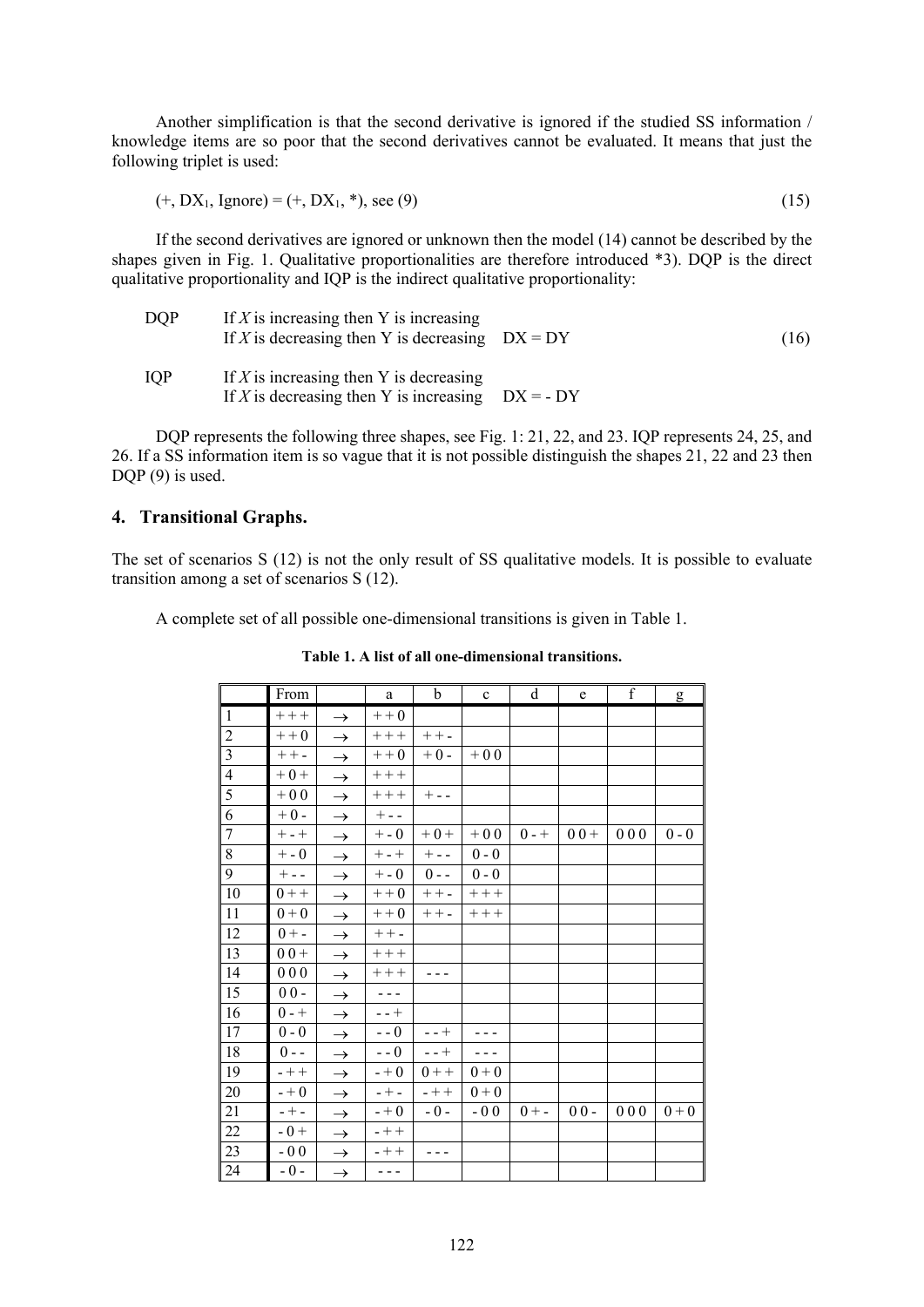| $2^5$         |                                  | $-+$ $\rightarrow$ $-0$ $-0$ $-0$ $-0$ |  |  |  |
|---------------|----------------------------------|----------------------------------------|--|--|--|
| <sup>26</sup> | $\leftarrow$ - 0   $\rightarrow$ | $  -$                                  |  |  |  |
| 27            |                                  | $- - 0$                                |  |  |  |
|               |                                  |                                        |  |  |  |

Source: Own elaboration.

For example, the 7-th line of Tab. 1 indicates that it is possible to transfer the triplet  $(+ - +)(12)$ into the triplet (+ - 0). This transition is not the only possible. There are six more possible transitions. Figure 2 gives, as an example a qualitative description of an oscillation.

**Figure 2. Qualitative one-dimensional time record of an oscillation.**



Source: Own elaboration.

A transitional graph *G* is an oriented graph. Its nodes are the set of scenarios *S* (12) and oriented arcs are the transitions *T*:

$$
G(S, T) \tag{17}
$$

To demonstrate a simplicity of qualitative models, let us suppose that the oscillation, see Fig. 2, takes place in the positive values only. The transitional graph G (17) based on the modified set of scenarios given in Fig. 2 is represented by the transitions given in Figure 3 (see Table 1):

#### **Figure 3. Transitional graph of an oscillation.**



Source: Own elaboration.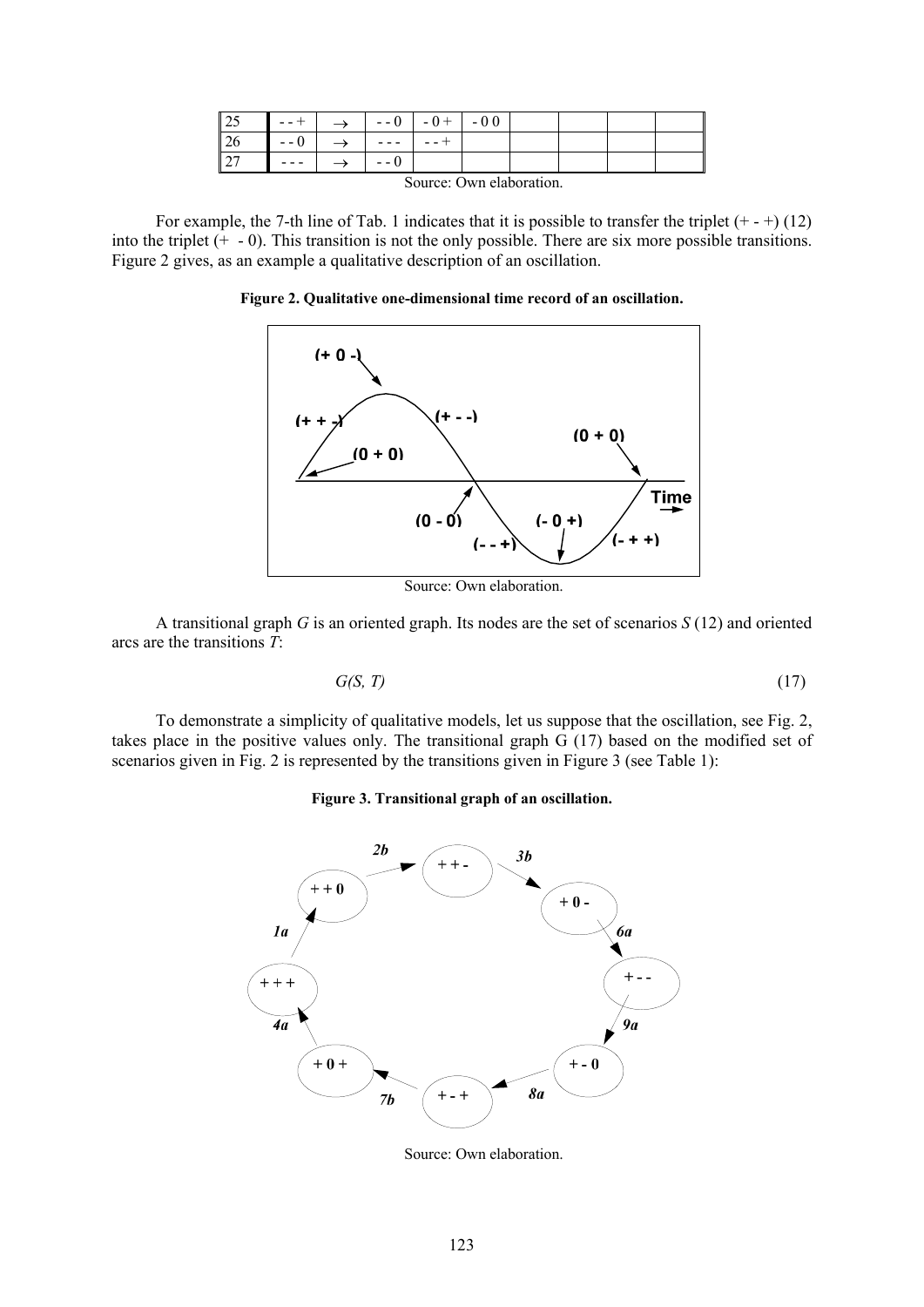For example, the one-dimensional transition  $(+ -) \rightarrow (+ 0 -)$  is done using the 3-rd line of Table 1 and its b-th column.

Figure 3 represents a transitional graph with 8 scenarios and 8 transitions T (17).

#### **5. Case Study.**

SSs can be described by a broad spectrum of models and specific variables. The following set of SS features / parameters is used in this paper, for details see (Lesca et al., 2012):

| Variable     | Abbreviation | Short Characteristic                                           |      |
|--------------|--------------|----------------------------------------------------------------|------|
| Reliability  | <b>RE</b>    | How much confidence can we have?                               |      |
| Novelty      | NO.          | Is the message new to me?                                      |      |
| Freshness    | <b>FR</b>    | Is this information fresh?                                     |      |
| Repetition   | <b>RP</b>    | Is this information repeatedly available?                      | (18) |
| Relevance    | RL           | Does this information concern my environment?                  |      |
| Importance   | IM.          | Does this information concern circumstances likely to have a   |      |
|              |              | strong impact?                                                 |      |
| Opportunity  | <b>OP</b>    | An opportunity for my company                                  |      |
| <b>Risk</b>  | RI           | There is a threat to my company?                               |      |
| Reactivity   | RA           | Swift action is required                                       |      |
| Substitution | SU           | Current strengths of my competitive position could be replaced |      |
| Surprise     | <b>SR</b>    | Do I find this information surprising, unexpected or strange?  |      |
| Variety      | VA           | Does this information bring to mind multiple plausible         |      |
|              |              | developments?                                                  |      |

The qualitative definition of a variable does not require the relevant dimension.

The model, developed by a team of expert using the conclusions given in (Lesca et al., 2012), is represented by 12 ELEs,  $w = 12$  (13).

| see Fig. 1     |                | X         | Y              |      |
|----------------|----------------|-----------|----------------|------|
| 1              | 26             | NO        | RE; see (18)   |      |
| $\overline{2}$ | 25             | <b>RE</b> | <b>FR</b>      |      |
| $\mathfrak{Z}$ | 26             | RP        | N <sub>O</sub> |      |
| $\overline{4}$ | 21             | RP        | <b>RE</b>      |      |
| 5              | 21             | ΙM        | RL             |      |
| 6              | 23             | <b>OP</b> | IM             | (19) |
| $\tau$         | DQP see $(16)$ | RL        | <b>OP</b>      |      |
| 8              | <b>DOP</b>     | RA        | <b>OP</b>      |      |
| 9              | <b>DQP</b>     | RI        | <b>RE</b>      |      |
| 10             | <b>IQP</b>     | SU        | RL             |      |
| 11             | <b>DQP</b>     | VA        | N <sub>O</sub> |      |
| 12             | <b>IQP</b>     | <b>SR</b> | RP             |      |

The ELEs model (19) incorporates relations Nos. 7 - 12 that are based on qualitative proportionalities (16). It means that the team of experts was not able to choose the relevant qualitative shapes from Fig. 1.

The first version of a qualitative model often contains inconsistencies and has no therefore solution (Dohnal, 1988). If the solution of the model (19) is based just on the first derivatives, see (+, evaluate, ignore), then it is easier to identify and eliminate all inconsistencies. There are no inconsistencies in the model (19).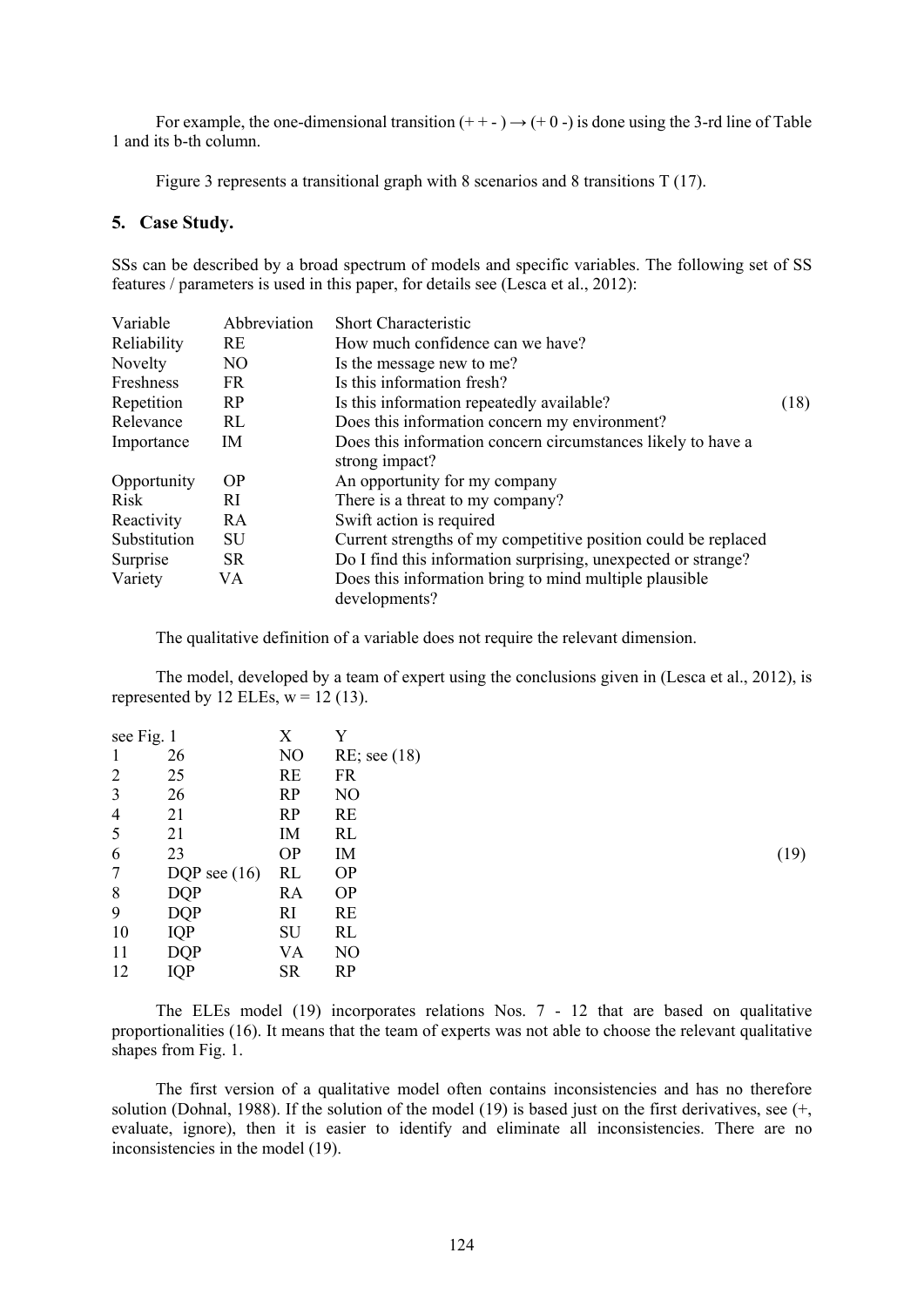There are just three scenarios ( $m = 3$ , (12)) if the triplets ( $+$ , evaluate, ignore  $*$ ) (15) are considered:

|  |  |  |  |  | RE NO FR RP RL IM OP RI RA SU SR VA, see (18) |      |
|--|--|--|--|--|-----------------------------------------------|------|
|  |  |  |  |  |                                               |      |
|  |  |  |  |  | $+0^*$ +0 <sup>*</sup>                        | (20) |
|  |  |  |  |  |                                               |      |

The second scenario (20) is the steady state scenario - all the first derivatives are zeros.

If the second derivatives are taken into consideration then the following set of 29 scenarios is obtained as the solution of the model (19):

|              | <b>RE</b>           | NO       | <b>FR</b> | RP       | RL       | IM       | <b>OP</b> | RI         | RA        | SU        | <b>SR</b> | VA      |
|--------------|---------------------|----------|-----------|----------|----------|----------|-----------|------------|-----------|-----------|-----------|---------|
| $\mathbf{1}$ | $++++ \label{eq:1}$ | $+--$    | $+--$     | $^{+++}$ | $^{+++}$ | $^{+++}$ | $^{+++}$  | $^{+++}$   | $^{+++}$  | $+ - -$   | $+ - -$   | $+ - -$ |
| 2            | $^{+++}$            | $+ -$    | $+ - -$   | $^{+++}$ | $^{+++}$ | $^{++0}$ | $^{+++}$  | $^{+++}$   | $^{+++}$  | $+ - -$   | $+ - -$   | $+ - -$ |
| 3            | $+++$               | $+ - -$  | $+ - -$   | $^{+++}$ | $+++$    | $++-$    | $^{+++}$  | $^{+++}$   | $^{+++}$  | $+ - -$   | $+ - -$   | $+ - -$ |
| 4            | $+++$               | $+ - -$  | $+ - -$   | $^{++0}$ | $^{+++}$ | $+++$    | $^{+++}$  | $^{+++}$   | $+++$     | +--       | $+ - 0$   | $+ - -$ |
| 5            | $^{+++}$            | $+ - -$  | $+ - -$   | $^{++0}$ | $+++$    | $^{++0}$ | $+++$     | $+++$      | $^{+++}$  | $+ -$     | $+ -0$    | $+ - -$ |
| 6            | $^{+++}$            | $+ - -$  | $+ - -$   | $++0$    | $^{+++}$ | $++-$    | $^{+++}$  | $^{+++}$   | $^{+++}$  | $+ - -$   | $+ -0$    | $+ - -$ |
| 7            | $^{+++}$            | $+ - -$  | $+ - -$   | $++-$    | $^{+++}$ | $^{+++}$ | $^{+++}$  | $^{+++}$   | $^{+++}$  | $+ - -$   | $+ - +$   | $+ - -$ |
| 8            | $+++$               | $+ - -$  | $+--$     | $++-$    | $^{+++}$ | $^{++0}$ | $^{+++}$  | $^{+++}$   | $^{+++}$  | $+ -$     | $+ - +$   | $+ - -$ |
| 9            | $^{+++}$            | $+ - -$  | $+ - -$   | $++-$    | $^{+++}$ | $++-$    | $^{+++}$  | $^{+++}$   | $+++$     | $+ - -$   | $+ - +$   | $+ - -$ |
| 10           | $^{++0}$            | $+ - -$  | $+ -0$    | $++-$    | $^{++0}$ | $++-$    | $^{++0}$  | $^{++0}$   | $^{++0}$  | $+ -0$    | $+ - +$   | $+ - -$ |
| 11           | $++-$               | $+ - +$  | $+ - +$   | $++-$    | $++-$    | $++-$    | $++-$     | $++-$      | $++-$     | $^{++-+}$ | $+ - +$   | $+ - +$ |
| 12           | $++-$               | $+-0$    | $+ - +$   | $++-$    | $++-$    | $++-$    | $++-$     | $++-$      | $++-$     | $^{++}$   | $+ - +$   | $+ -0$  |
| 13           | $++-$               | $+--$    | $+ - +$   | $++-$    | $++-$    | $++-$    | $++-$     | $++-$      | $++-$     | $+ - +$   | $+ - +$   | $+ - -$ |
| 14           | $+0+$               | $+0-$    | $+0-$     | $+0+$    | $+0+$    | $+0+$    | $+0+$     | $+0+$      | $+0+$     | $+0-$     | $+0-$     | $+0-$   |
| 15           | $+00$               | $+00$    | $+00$     | $+00$    | $+00$    | $+00$    | $+00$     | $+00$      | $+00$     | $+00$     | $+00$     | $+00$   |
|              |                     |          |           |          |          |          |           |            |           |           |           | (21)    |
| 16           | $+0-$               | $+0+$    | $+0+$     | $+0-$    | $+0-$    | $+0-$    | $+0-$     | $+0-$      | $+0-$     | $+0+$     | $+0+$     | $+0+$   |
| 17           | $+ - +$             | $++-$    | $++-$     | $+ - +$  | $+ - +$  | $+ - +$  | $+ - +$   | $+ - +$    | $^{++-}$  | $++-$     | $++-$     | $++-$   |
| 18           | $+ - +$             | $++-$    | $++-$     | $+ - +$  | $+ - +$  | $+-0$    | $+ - +$   | $+ - +$    | $+ - +$   | $++-$     | $++-$     | $++-$   |
| 19           | $^{++-}$            | $++-$    | $++-$     | $+ - +$  | $+ - +$  | $+ - -$  | $+ - +$   | $+ - +$    | $^{++-+}$ | $++-$     | $++-$     | $++-$   |
| 20           | $+ - +$             | $++-$    | $++-$     | $+ -0$   | $+ - +$  | $+ - +$  | $+ - +$   | $+ - +$    | $+ - +$   | $++-$     | $^{++0}$  | $++-$   |
| 21           | $+ - +$             | $++-$    | $++-$     | $+ -0$   | $+ - +$  | $+ -0$   | $+ - +$   | $+ - +$    | $+ - +$   | $++-$     | $^{++0}$  | $++-$   |
| 22           | $^{++-}$            | $++-$    | $++-$     | $+ -0$   | $+ - +$  | $+--$    | $+ - +$   | $+ - +$    | $+ - +$   | $++-$     | $^{++0}$  | $++-$   |
| 23           | $^{++-}$            | $++-$    | $++-$     | $+--$    | $+ - +$  | $+ - +$  | $+ - +$   | $+ - +$    | $+ - +$   | $++-$     | $+++$     | $++-$   |
| 24           | $^{++-+}$           | $++-$    | $++-$     | $+--$    | $+ - +$  | $+ -0$   | $+ - +$   | $^{+ - +}$ | $^{++}$   | $++-$     | $+++$     | $++-$   |
| 25           | $+ - +$             | $++-$    | $++-$     | $+ - -$  | $+ - +$  | $+ - -$  | $+ - +$   | $+ - +$    | $+ - +$   | $++-$     | $^{+++}$  | $++-$   |
| 26           | $+ -0$              | $++-$    | $^{++0}$  | $+ -$    | $+ -0$   | $+ - -$  | $+ -0$    | $+-0$      | $+-0$     | $^{++0}$  | $^{+++}$  | $++-$   |
| 27           | $+--$               | $+++$    | $+++$     | $+ -$    | $+--$    | $+ -$    | $+ - -$   | $+--$      | $+ - -$   | $^{+++}$  | $+++$     | $+++$   |
| 28           | $+ - -$             | $^{++0}$ | $+++$     | $+ - -$  | $+ - -$  | $+ - -$  | $+ - -$   | $+ - -$    | $+ - -$   | $^{+++}$  | $^{+++}$  | $++0$   |
| 29           | $+ -$               | $++-$    | $^{+++}$  | $+ - -$  | $+ - -$  | $+ - -$  | $+ - -$   | $+ - -$    | $+ - -$   | $^{+++}$  | $^{+++}$  | $++-$   |

However, no consensus among the experts was achieved. A subset of experts replaced the relations 11 and 12 of the model (19) by the following relations:

11 DQP VA RL (22) 12 DQP RI SR

The modified model (22) was solved and the following set of 25 scenarios was generated: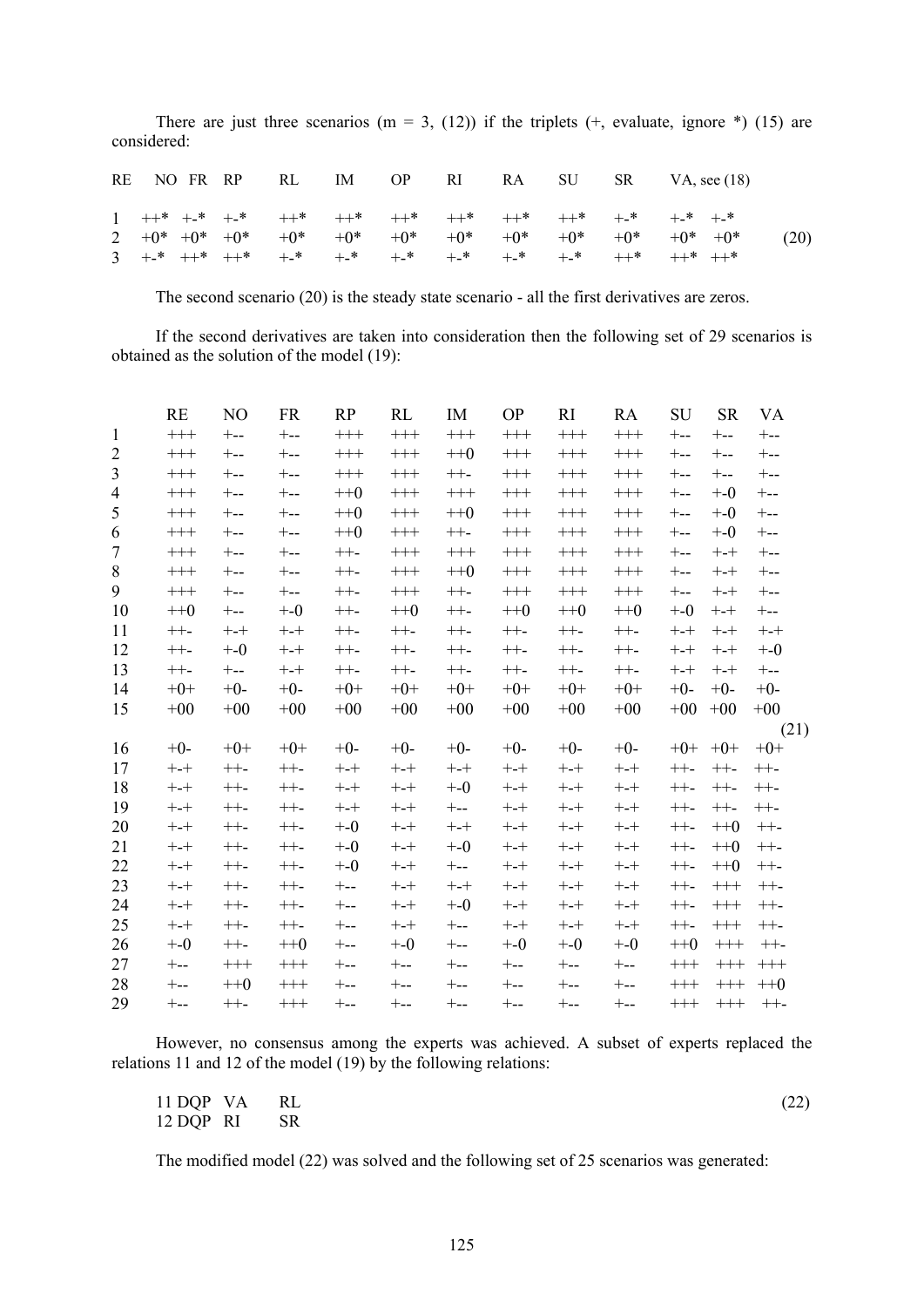|              | RE       | N <sub>O</sub> | <b>FR</b> | RP       | RL       | IM       | <b>OP</b> | RI       | RA       | SU       | <b>SR</b> | VA        |
|--------------|----------|----------------|-----------|----------|----------|----------|-----------|----------|----------|----------|-----------|-----------|
| $\mathbf{1}$ | $^{+++}$ | $+ - -$        | $+--$     | $^{+++}$ | $^{+++}$ | $^{+++}$ | $^{+++}$  | $^{+++}$ | $^{+++}$ | $+ -$    | $^{+++}$  | $^{+++}$  |
| 2            | $+++$    | $+ - -$        | $+ - -$   | $^{+++}$ | $+++$    | $++0$    | $^{+++}$  | $^{+++}$ | $^{+++}$ | $+ -$    | $+++$     | $^{+++}$  |
| 3            | $^{+++}$ | $+ - -$        | $+ - -$   | $+++$    | $^{+++}$ | $++-$    | $^{+++}$  | $^{+++}$ | $^{+++}$ | $+ - -$  | $^{+++}$  | $^{+++}$  |
| 4            | $^{+++}$ | $+ - -$        | $+ - -$   | $^{++0}$ | $^{+++}$ | $^{+++}$ | $^{+++}$  | $^{+++}$ | $^{+++}$ | $+ - -$  | $^{+++}$  | $^{+++}$  |
| 5            | $^{+++}$ | $+ - -$        | $+ - -$   | $^{++0}$ | $^{+++}$ | $^{++0}$ | $^{+++}$  | $^{+++}$ | $^{+++}$ | $+ - -$  | $+++$     | $^{+++}$  |
| 6            | $^{+++}$ | $+ - -$        | $+ - -$   | $^{++0}$ | $^{+++}$ | $++-$    | $^{+++}$  | $^{+++}$ | $^{+++}$ | $+ - -$  | $^{+++}$  | $^{+++}$  |
| 7            | $^{+++}$ | $+ - -$        | $+ - -$   | $++-$    | $^{+++}$ | $^{+++}$ | $^{+++}$  | $^{+++}$ | $^{+++}$ | $+ - -$  | $^{+++}$  | $+++$     |
| 8            | $^{+++}$ | $+ - -$        | $+ - -$   | $++-$    | $^{+++}$ | $^{++0}$ | $^{+++}$  | $^{+++}$ | $^{+++}$ | $+ - -$  | $^{+++}$  | $^{+++}$  |
| 9            | $+++$    | $+ - -$        | $+ - -$   | $++-$    | $+++$    | $++-$    | $+++$     | $+++$    | $+++$    | $+ -$    | $^{+++}$  | $^{+++}$  |
| 10           | $^{++0}$ | $+ -0$         | $+ -0$    | $++-$    | $^{++0}$ | $++-$    | $^{++0}$  | $^{++0}$ | $^{++0}$ | $+ -0$   | $^{++0}$  | $++0$     |
| 11           | $++-$    | $+ - +$        | $+ - +$   | $++-$    | $++-$    | $++-$    | $++-$     | $++-$    | $++-$    | $+ - +$  | $++-$     | $++-$     |
| 12           | $+0+$    | $+0-$          | $+0-$     | $+0+$    | $+0+$    | $+0+$    | $+0+$     | $+0+$    | $+0+$    | $+0-$    | $+0+$     | $+0+$     |
| 13           | $+00$    | $+00$          | $+00$     | $+00$    | $+00$    | $+00$    | $+00$     | $+00$    | $+00$    | $+00$    | $+00$     | $+00$     |
|              |          |                |           |          |          |          |           |          |          |          |           | (23)      |
| 14           | $+0-$    | $+0+$          | $+0+$     | $+0-$    | $+0-$    | $+0-$    | $+0-$     | $+0-$    | $+0-$    | $+0+$    | $+0-$     | $+0-$     |
| 15           | $+ - +$  | $++-$          | $++-$     | $+ - +$  | $+ - +$  | $+ - +$  | $+ - +$   | $+ - +$  | $+ - +$  | $++-$    | $+ - +$   | $+ - +$   |
| 16           | $+ - +$  | $++-$          | $++-$     | $+ - +$  | $+ - +$  | $+ -0$   | $+ - +$   | $+ - +$  | $^{++}$  | $++-$    | $+ - +$   | $^{++-+}$ |
| 17           | $+ - +$  | $++-$          | $++-$     | $+ - +$  | $+ - +$  | $+ - -$  | $+ - +$   | $+ - +$  | $^{++-}$ | $++-$    | $+ - +$   | $+ - +$   |
| 18           | $+ - +$  | $++-$          | $++-$     | $+-0$    | $+ - +$  | $+ - +$  | $+ - +$   | $+ - +$  | $+ - +$  | $++-$    | $+ - +$   | $+ - +$   |
| 19           | $^{++}$  | $++-$          | $++-$     | $+-0$    | $+ - +$  | $+-0$    | $+ - +$   | $+ - +$  | $+ - +$  | $++-$    | $+ - +$   | $+ - +$   |
| 20           | $+ - +$  | $++-$          | $++-$     | $+ -0$   | $+ - +$  | $+ - -$  | $^{++}$   | $+ - +$  | $+ - +$  | $++-$    | $+ - +$   | $+ - +$   |
| 21           | $^{++}$  | $++-$          | $++-$     | $+ - -$  | $+ - +$  | $+ - +$  | $+ - +$   | $+ - +$  | $+ - +$  | $++-$    | $+ - +$   | $+ - +$   |
| 22           | $+ - +$  | $++-$          | $++-$     | $+ - -$  | $+ - +$  | $+ -0$   | $+ - +$   | $+ - +$  | $+ - +$  | $++-$    | $+ - +$   | $+ - +$   |
| 23           | $^{++}$  | $++-$          | $++-$     | $+ - -$  | $+ - +$  | $+ - -$  | $+ - +$   | $+ - +$  | $+ - +$  | $++-$    | $+ - +$   | $+ - +$   |
| 24           | $+ - 0$  | $^{++0}$       | $^{++0}$  | $+ - -$  | $+ -0$   | $+ - -$  | $+-0$     | $+-0$    | $+-0$    | $^{++0}$ | $+-0$     | $+-0$     |
| 25           | +--      | $^{+++}$       | $^{+++}$  | $+ - -$  | $+ - -$  | $+ - -$  | $+ - -$   | $+--$    | $+ - -$  | $^{+++}$ | $+ - -$   | $+ - -$   |

The intersection of two sets of scenarios S (21, 23) is surprisingly represented just by the steady state, see 15 (21) and 13 (23). It means that a modest modification (22) of the model (19) generated absolutely different set of scenarios. In other words, the models (19, 22) are qualitatively very sensitive.

There are four qualitative different set of variables V, see (23)

|           | $V_1$ RE RL OP RI RA SR VA |      |
|-----------|----------------------------|------|
|           | $V_2$ NO FR SU             | (24) |
| $V_3$     | IM                         |      |
| $\rm V_4$ | - RP                       |      |

For example, the columns RE and RL in (23) are the same. The variables RE and RL are qualitative indistinguishable. The 12 dimensional model (22) can be replaced by four dimensional model. The variables (18) must be just replaced by the variables V (24).

The scenario No. 10 (23):

 RE NO FR RP RL IM OP RI RA SU SR VA (25)  $10 ++0 +-0 +-0 ++- ++0 ++- ++0 ++0 ++0 ++0 ++0 ++0 ++0 ++0$ 

has just two nonlinear variables: RP and IM; their triplet is  $(+)$ -). The following variables are increasing linearly  $(+ 0)$ ,  $(25)$ :

RE RL OP RI RA SR VA (26)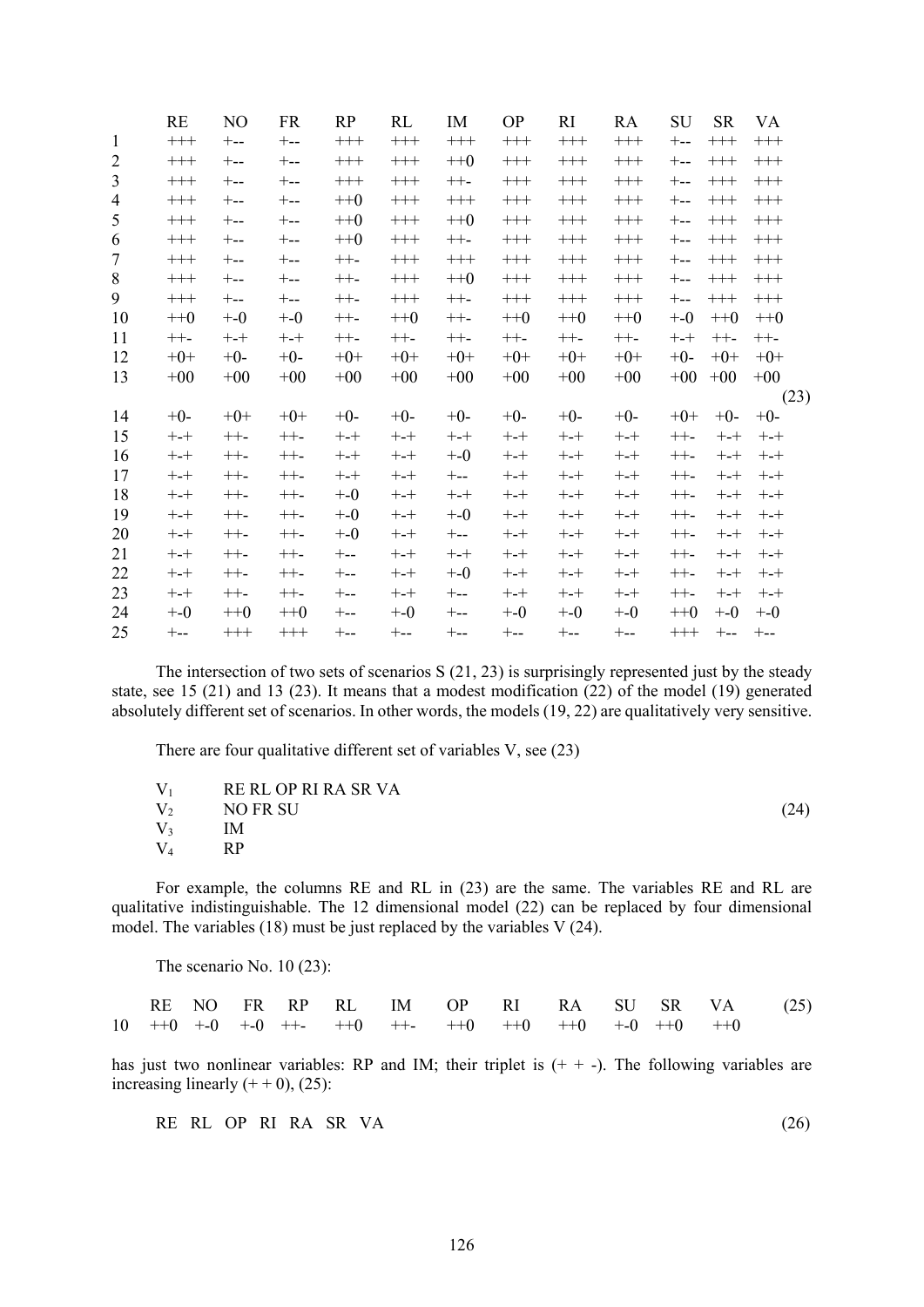The following variables, see (17), are decreasing linearly  $(+ - 0)$ :

NO FR SU  $(27)$ 

The transitions  $T(17)$  among the set of scenarios (23) is represented by the transitional graph (see Figure 4).



**Figure 4. Transitional graph G based on the set of scenarios (23).**

Source: Own elaboration.

A simple visual analysis of the transitional graphs indicates that there are no isolated scenarios. The scenarios Nos. 12 and 14 have one input and one output.

The scenario 13 (23) is the steady state; all its derivatives are zeros  $(+ 0 0)$ . Let us suppose that the current scenario is the scenario No. 13 and the goal scenario, chosen by a SS researcher, is the scenario No. 10. It is a (semi) subjective choice of SS experts to target the scenario No. 10. There are many paths leading from 13  $\rightarrow$  10. The first transition must be 13  $\rightarrow$  1, see Fig. 4. A possible path leading from the scenario No. 1 to the scenario No. 10 is:

|  |  | RE NO FRPRE IM OPRI RA SU SRVA |  |  |  |  |      |
|--|--|--------------------------------|--|--|--|--|------|
|  |  |                                |  |  |  |  |      |
|  |  |                                |  |  |  |  | (28) |
|  |  | $10 +0 +0 +0 +0 -0 +1$         |  |  |  |  |      |

There are several possible interpretations of sets of scenarios. It depends on different interpretations of the variables (18). Some variables can be under a control of a decision maker. The rest of variables is outside the control and represents lotteries controlled by stochastic mechanisms. Many different (partially) subjective interpretations of the types of variables (18) are possible. For example:

| Decision variables $\delta$ OP, VA |                                        | (29) |
|------------------------------------|----------------------------------------|------|
| Lottery variables                  | RE, NO, FR, RP, RL, IM, RI, RA, SU, SR |      |

Two variables, RP and IM, must be changed to transfer the scenario No. 1 to the scenario No. 5, see (28). It means that this transition depends exclusively on lotteries, see (29). The transition  $5 \rightarrow 10$ , see (28), is partially controlled by the following one-dimensional transitions:

| OP. | $(++) \rightarrow (++0)$ |
|-----|--------------------------|
| VA. | $(++) \rightarrow (++0)$ |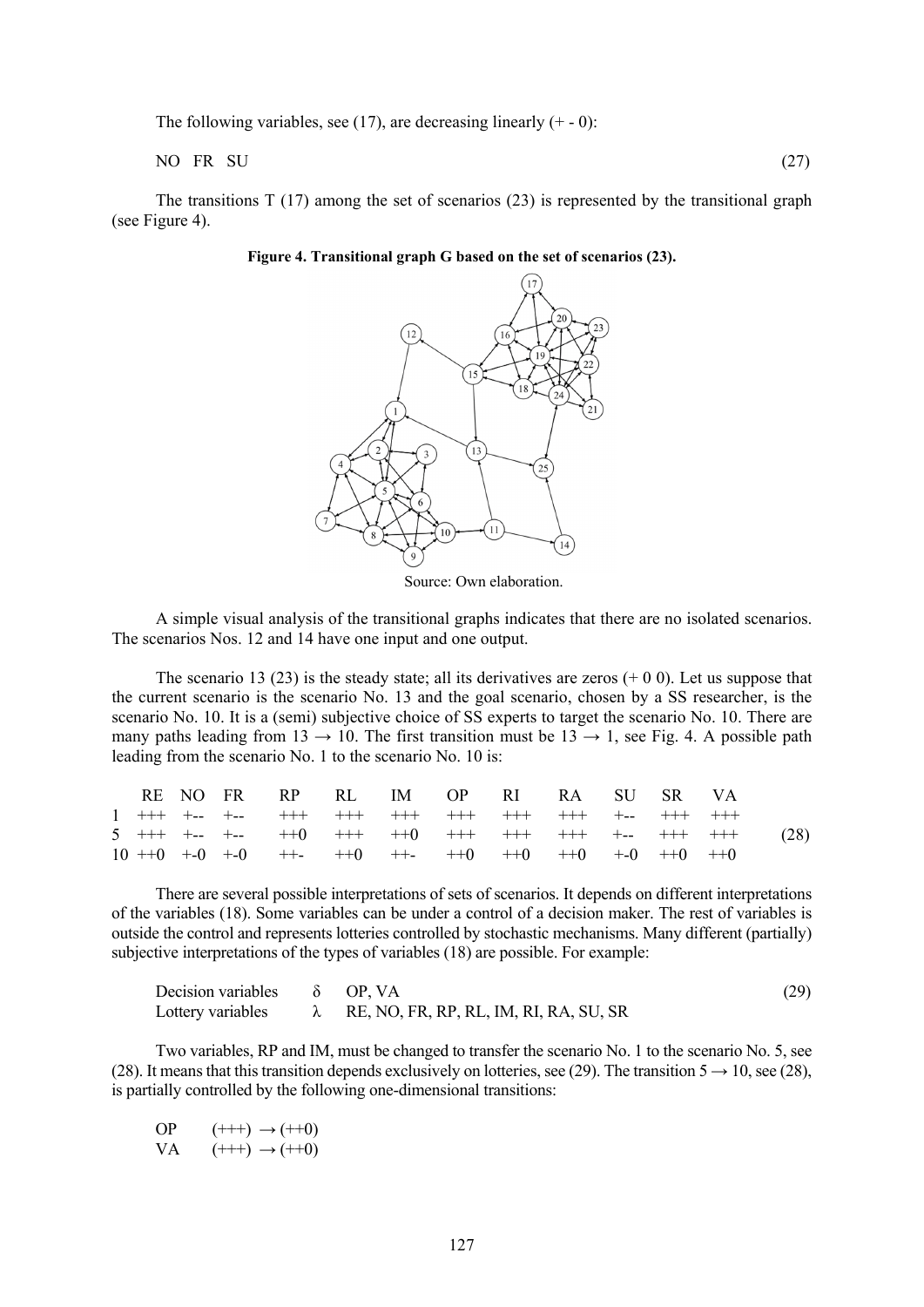#### **6. Conclusion.**

At present, most of the techniques employed for various SS problems are of statistical nature. The formal tools do not always contribute as much as expected towards a full understanding of the SS tasks. It is no paradox that less information-intensive methods of SS analysis often give more realistic / applicable results.

There are three main advantages of the qualitative SS studies:

- No numerical / fuzzy / rough/ verbal quantifiers are needed.
- It is possible to develop multidimensional SS based on vague heuristics.
- No SS feature can be missed if the analysis is based on a good qualitative model.

The most significant disadvantage is that the SS results are just qualitative. However, if the obvious total absence of deep knowledge SS items is taken into consideration then SS tasks analysis based on qualitative trends represents a significant progress. Moreover, development of qualitative SS models is based on common sense reasoning and expert knowledge only.

A SS user requires transparent and easy to understand explanations why different algorithms generate some scenarios. If formal tools are mathematically too demanding then it is very difficult to introduce them into the SS community. Qualitative SS models are difficult to solve but easy to interpret and understand.

Assessments of SS tasks are often decision-making problems requiring multi-criteria decisionmaking methods taking into account the conflicting objectives underlying different aspects of SSs.

#### **References**

- Cai, S., Lin, X., Xu, D., & Fu, X. (2016). Judging online peer-to-peer lending behavior: A comparison of first-time and repeated borrowing requests. *Information and Management*, *53*(7), 857-867.
- De Kleer, J., & Brown, J.S. (1984). A qualitative physics based on confluences. *Artificial Intelligence*, *24*(1-3), 7-83.
- Dohnal, M. (1988). Naive models as active expert system in bioengineering and chemical engineering. *Collection of Czechoslovak Chemical Communications, 53*(7), 1476-1499.
- Dohnal, M. (1991). A Methodology for Common-sense Model Development. *Computers in Industry*, *16*(2), 141-158.
- Dohnal, M., Kocmanova, A., & Rašková, H. (2008). Hi tech microeconomics and information nonintensive calculi. *Trendy ekonomiky a management, II*, 20-26.
- Garnett, K., Lickorish, F.A., Rocks, S.A., Prpich, G., Rathe, A.A., Pollard, S.J.T. (2016). Integrating horizon scanning and strategic risk prioritisation using a weight of evidence framework to inform policy decisions. *Science of The Total Environment, 560-561*, 82-91.
- Hayes, P.J. (1985a). Naive Physics I: Ontology For Liquids. In J.R. Hobbs & B. Moore (eds), *Formal Theories of the Commonsense World*, Ablex (pp. 71-89). California: SRI International.
- Hayes, P.J. (1985b). The Second Naive Physics Manifesto. In J.R. Hobbs & B. Moore (eds), *Formal Theories of the Commonsense World*, Ablex (pp. 1-36). California: SRI International.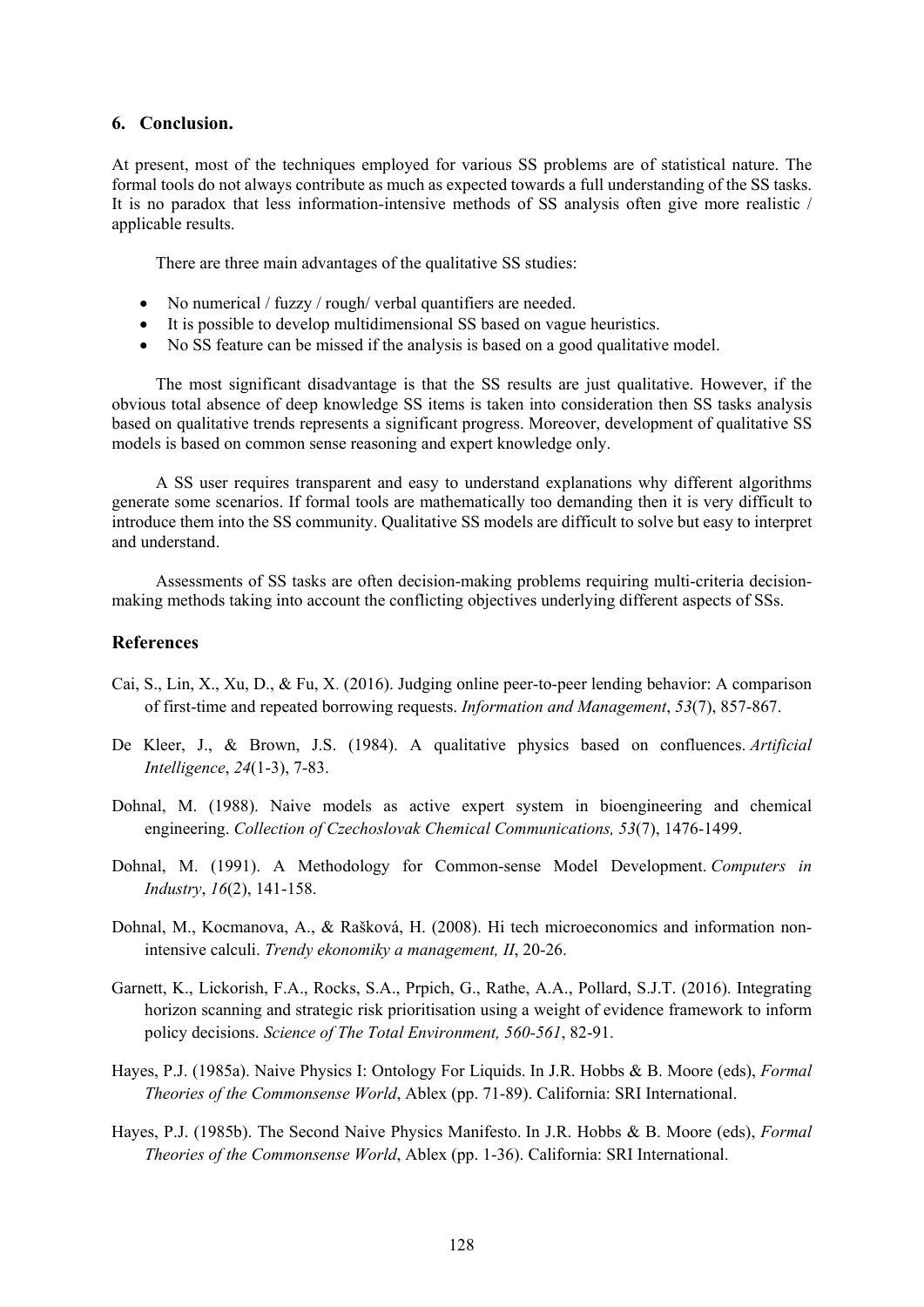Hendry, D.F. (1995). *Dynamic Econometrics*. Oxford: Oxford University Press.

- Kuipers, B. (1994). *Qualitative reasoning: modeling and simulation with incomplete knowledge*. Cambridge: MIT Press.
- Lesca, N., Caron-Fasan, M.-L., & Falcy, S. (2012). How managers interpret scanning information. *Information and Management, 49*(2), 126-134.
- Lipmann, O., & Bogen, H. (1923). *Naive Physik: Arbeiten aus dem Institut für Angewandte Psychologie in Berlin; theoretische und experimentelle Untersuchungen über die Fähigkeit zu intelligentem Handeln*. Leipzig: Johann Ambrosius Barth.
- Ljung, L. (1999). *System Identification: Theory For the User*. New Jersey: Prentice Hall.
- Loève, M. (1977). *Probability Theory I*. New York: Springer-Verlag.
- Lorenz, H.-W. (1989). *Nonlinear dynamical economics and chaotic motion*. Berlin: Springer.
- Meluzin, T., & Zinecker, M. (2014). Research into Determinants Influencing IPO Decisions on the Polish Capital Market (Determinanten der Entscheidung für eine Börseneinführung unter den Bedingungen des polnischen Kapitalmarktes - Ergebnisse einer empirischen Untersuchung). *Betriebswirtschaftliche Forschung und Praxis, 66*(6), 652-671.
- Michalewicz, Z., & Fogel, D.B. (2004). *How to solve it: Modern Heuristics*. Berlin: Springer.
- Mu, E., Kirsch, L.J., & Butler, B.S. (2015). The assimilation of enterprise information system: An interpretation systems perspective. *Information and Management, 52*(3), 359-370.
- Mueller, E.T. (2014). *Commonsense Reasoning: An Event Calculus Based Approach*. San Francisco: Morgan Kaufmann.
- Myers, M.D., & Newman, M. (2007). The qualitative interview in IS research: Examining the craft. *Information and Organization, 17*(1), 2-26.
- Parsons, S., Kubat, M., & Dohnal, M. (1995). A rough set approach to reasoning under uncertainty. *Journal of Experimental, 7*(2), 175-193.
- Ramakrishnan, T., Jones, M.C., & Sidorova, A. (2012). Factors influencing business intelligence (BI) data collection strategies: An empirical investigation. *Decision Support Systems, 52*(2), 486-496.
- Russell, B. (1948). *Human knowledge: Its scope and limits*, Routledge classics. London: George Allen and Unwin.
- Seidl, D., & Werle, F. (2017). Inter-organizational sensemaking in the face of strategic meta-problems: Requisite variety and dynamics of participation. *Strategic Management Journal, 39*(3), 830-858. DOI: 10.1002/smj.2723.
- Sen, P.K., & Singer, J.M. (1993). *Large sample methods in statistics: an introduction with applications*. New York: Chapman.
- Singh, S., & Dey, L. (2005). A rough-fuzzy document grading system for customized text information retrieval. *Information Processing and Management, 41*(2), 195-216.